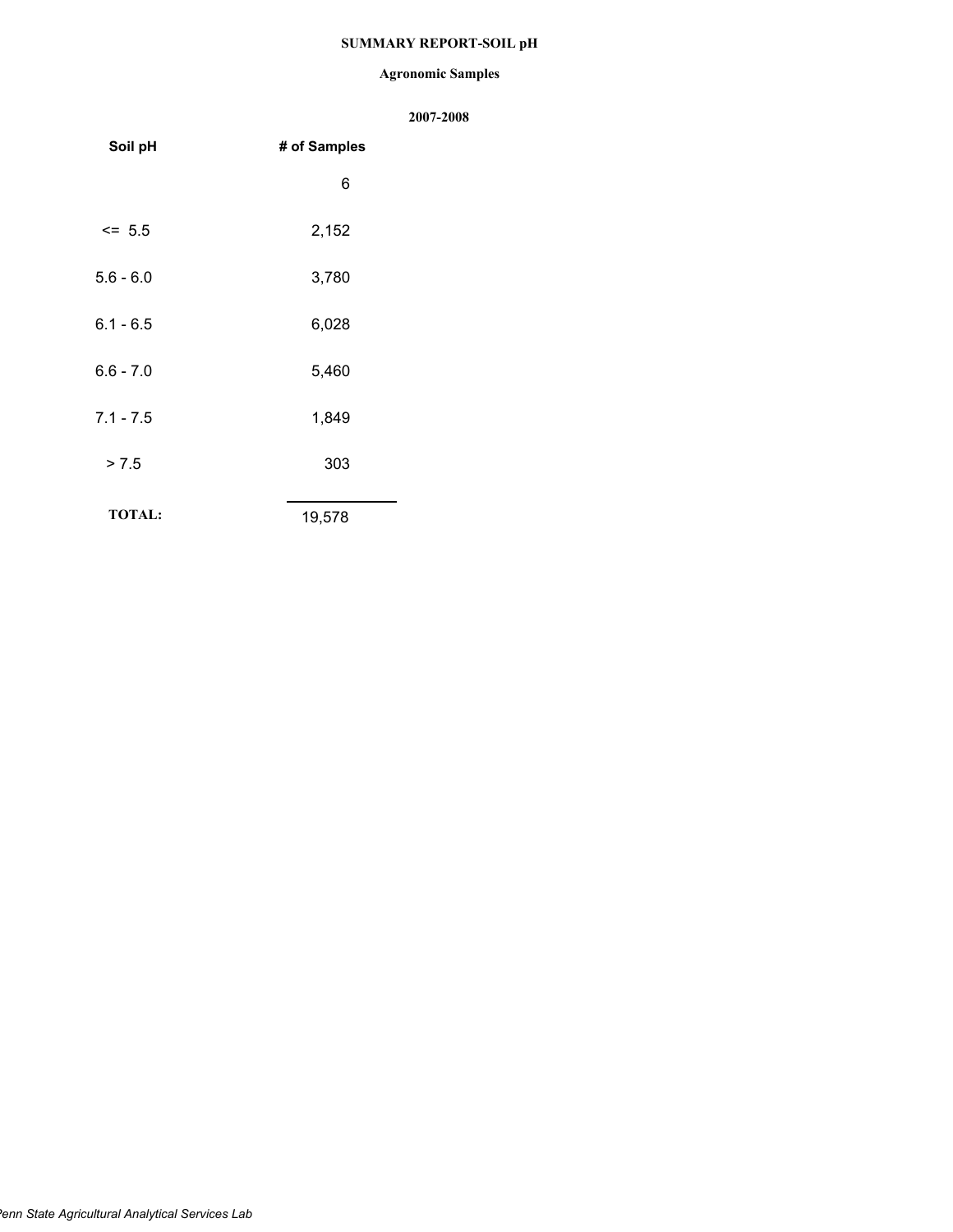### **Agronomic Samples**

| County           | <b>Total Samples</b> | pH          | # of Samples            |
|------------------|----------------------|-------------|-------------------------|
| <b>ADAMS</b>     | 89                   |             |                         |
|                  |                      |             |                         |
|                  |                      |             |                         |
|                  |                      | $<= 5.5$    | 9                       |
|                  |                      | $5.6 - 6.0$ | 23                      |
|                  |                      | $6.1 - 6.5$ | 22                      |
|                  |                      | $6.6 - 7.0$ | 21                      |
|                  |                      | $7.1 - 7.5$ | 12                      |
|                  |                      | > 7.5       | $\sqrt{2}$              |
| <b>ALLEGHENY</b> | 114                  |             |                         |
|                  |                      |             |                         |
|                  |                      |             |                         |
|                  |                      | $<= 5.5$    | $30\,$                  |
|                  |                      | $5.6 - 6.0$ | 21                      |
|                  |                      | $6.1 - 6.5$ | 33                      |
|                  |                      | $6.6 - 7.0$ | 17                      |
|                  |                      | $7.1 - 7.5$ | 9                       |
|                  |                      | > 7.5       | $\overline{\mathbf{4}}$ |
| <b>ARMSTRONG</b> | 192                  |             |                         |
|                  |                      |             |                         |
|                  |                      |             |                         |
|                  |                      | $<= 5.5$    | 29                      |
|                  |                      | $5.6 - 6.0$ | 36                      |
|                  |                      | $6.1 - 6.5$ | 54                      |
|                  |                      | $6.6 - 7.0$ | 45                      |
|                  |                      | $7.1 - 7.5$ | 26                      |
|                  |                      | > 7.5       | $\overline{2}$          |
| <b>BEAVER</b>    | 110                  |             |                         |
|                  |                      |             |                         |
|                  |                      |             |                         |
|                  |                      | $<= 5.5$    | $20\,$                  |
|                  |                      | $5.6 - 6.0$ | 44                      |
|                  |                      | $6.1 - 6.5$ | 22                      |
|                  |                      | $6.6 - 7.0$ | 13                      |
|                  |                      | $7.1 - 7.5$ | $10$                    |
|                  |                      | > 7.5       | $\mathbf{1}$            |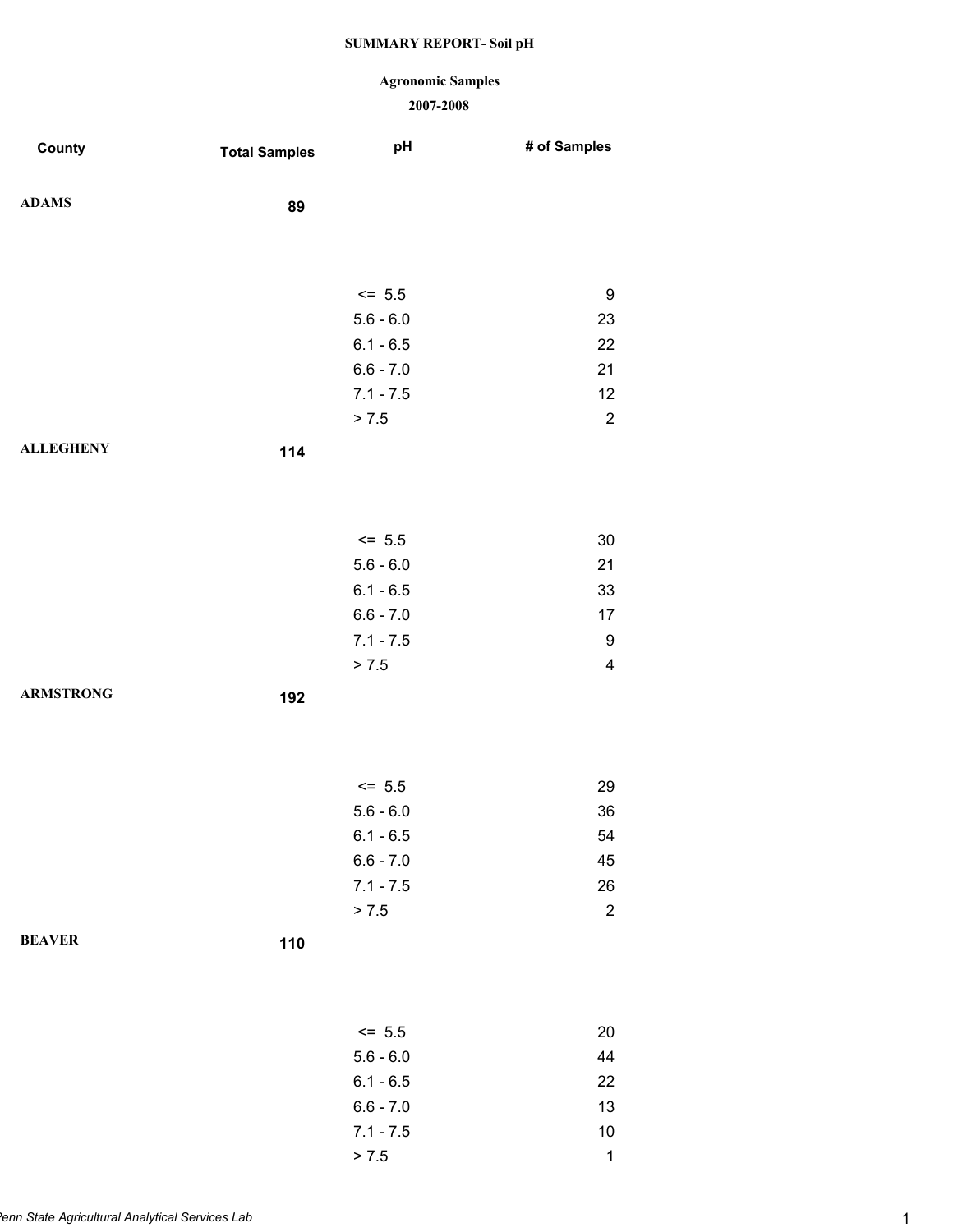### **Agronomic Samples**

| County          | <b>Total Samples</b> | pH          | # of Samples              |
|-----------------|----------------------|-------------|---------------------------|
| <b>BEDFORD</b>  | 349                  |             |                           |
|                 |                      |             |                           |
|                 |                      | $<= 5.5$    | 13                        |
|                 |                      | $5.6 - 6.0$ | 60                        |
|                 |                      | $6.1 - 6.5$ | 107                       |
|                 |                      | $6.6 - 7.0$ | 137                       |
|                 |                      | $7.1 - 7.5$ | 30                        |
|                 |                      | > 7.5       | $\sqrt{2}$                |
| <b>BERKS</b>    | 413                  |             |                           |
|                 |                      |             |                           |
|                 |                      | $<= 5.5$    | 24                        |
|                 |                      | $5.6 - 6.0$ | 54                        |
|                 |                      | $6.1 - 6.5$ | 157                       |
|                 |                      | $6.6 - 7.0$ | 113                       |
|                 |                      | $7.1 - 7.5$ | 60                        |
|                 |                      | > 7.5       | $\mathbf 5$               |
| <b>BLAIR</b>    | 332                  |             |                           |
|                 |                      |             |                           |
|                 |                      |             |                           |
|                 |                      | $<= 5.5$    | 27                        |
|                 |                      | $5.6 - 6.0$ | 24                        |
|                 |                      | $6.1 - 6.5$ | 79                        |
|                 |                      | $6.6 - 7.0$ | 152                       |
|                 |                      | $7.1 - 7.5$ | 47                        |
|                 |                      | > 7.5       | $\ensuremath{\mathsf{3}}$ |
| <b>BRADFORD</b> | 1,522                |             |                           |
|                 |                      |             |                           |
|                 |                      | $<= 5.5$    | 142                       |
|                 |                      | $5.6 - 6.0$ | 397                       |
|                 |                      | $6.1 - 6.5$ | 545                       |
|                 |                      | $6.6 - 7.0$ | 375                       |
|                 |                      | $7.1 - 7.5$ | 55                        |
|                 |                      | > 7.5       | $\bf 8$                   |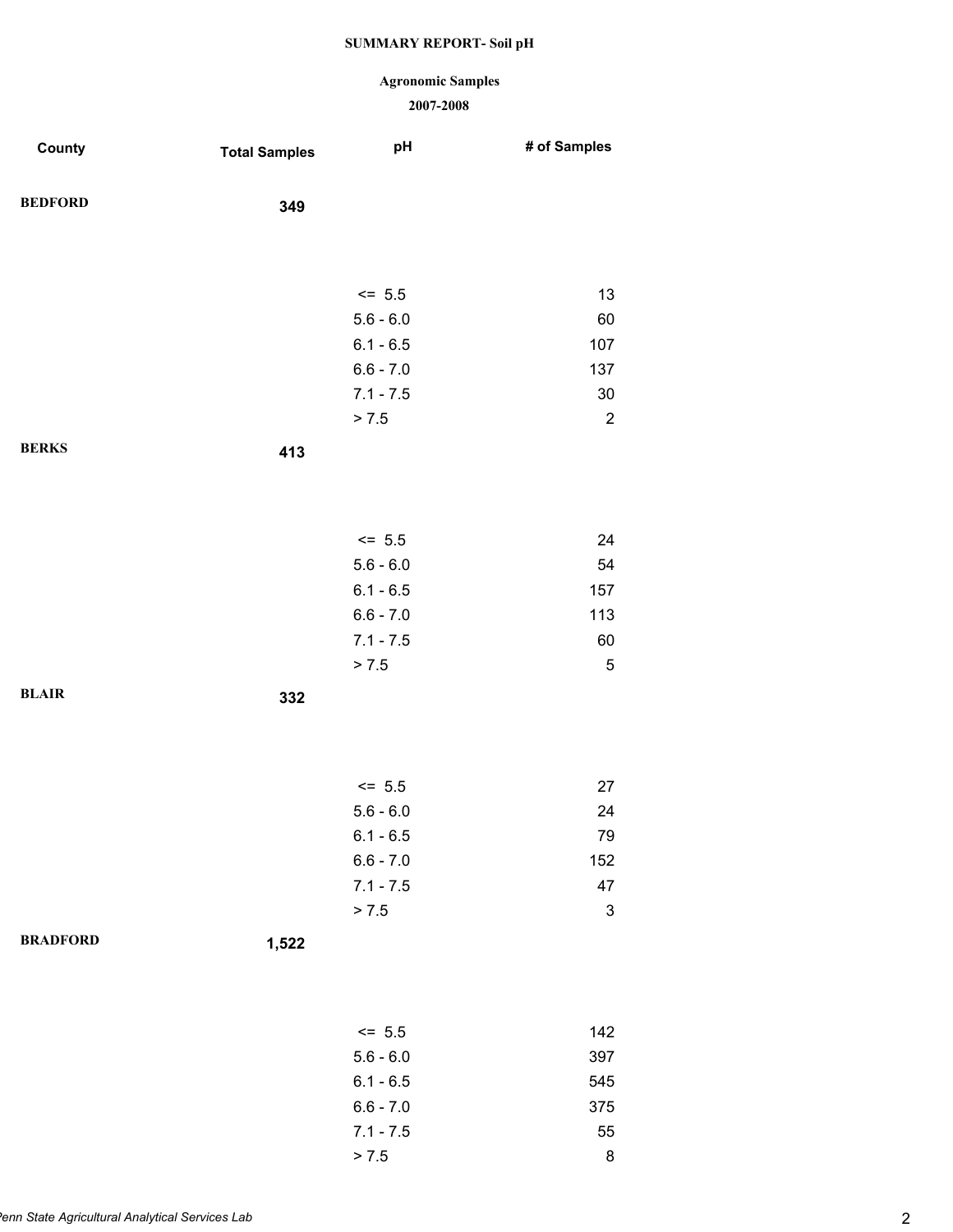### **Agronomic Samples**

| County         | <b>Total Samples</b>    | pH          | # of Samples              |
|----------------|-------------------------|-------------|---------------------------|
| <b>BUCKS</b>   | 166                     |             |                           |
|                |                         |             |                           |
|                |                         |             |                           |
|                |                         | $<= 5.5$    | 10                        |
|                |                         | $5.6 - 6.0$ | 40                        |
|                |                         | $6.1 - 6.5$ | 59                        |
|                |                         | $6.6 - 7.0$ | 41                        |
|                |                         | $7.1 - 7.5$ | 14                        |
|                |                         | > 7.5       | $\overline{2}$            |
| <b>BUTLER</b>  | 402                     |             |                           |
|                |                         |             |                           |
|                |                         |             |                           |
|                |                         | $<= 5.5$    | 37                        |
|                |                         | $5.6 - 6.0$ | 100                       |
|                |                         | $6.1 - 6.5$ | 125                       |
|                |                         | $6.6 - 7.0$ | 107                       |
|                |                         | $7.1 - 7.5$ | $30\,$                    |
|                |                         | > 7.5       | $\ensuremath{\mathsf{3}}$ |
| <b>CAMBRIA</b> | 353                     |             |                           |
|                |                         |             |                           |
|                |                         |             |                           |
|                |                         | $<= 5.5$    | 63                        |
|                |                         | $5.6 - 6.0$ | 72                        |
|                |                         | $6.1 - 6.5$ | 101                       |
|                |                         | $6.6 - 7.0$ | 88                        |
|                |                         | $7.1 - 7.5$ | 25                        |
|                |                         | > 7.5       | $\overline{\mathbf{4}}$   |
| <b>CAMERON</b> | $\overline{\mathbf{7}}$ |             |                           |
|                |                         |             |                           |
|                |                         |             |                           |
|                |                         | $<= 5.5$    | 1                         |
|                |                         | $5.6 - 6.0$ | $\overline{c}$            |
|                |                         | $6.1 - 6.5$ | $\overline{c}$            |
|                |                         | $6.6 - 7.0$ | $\overline{c}$            |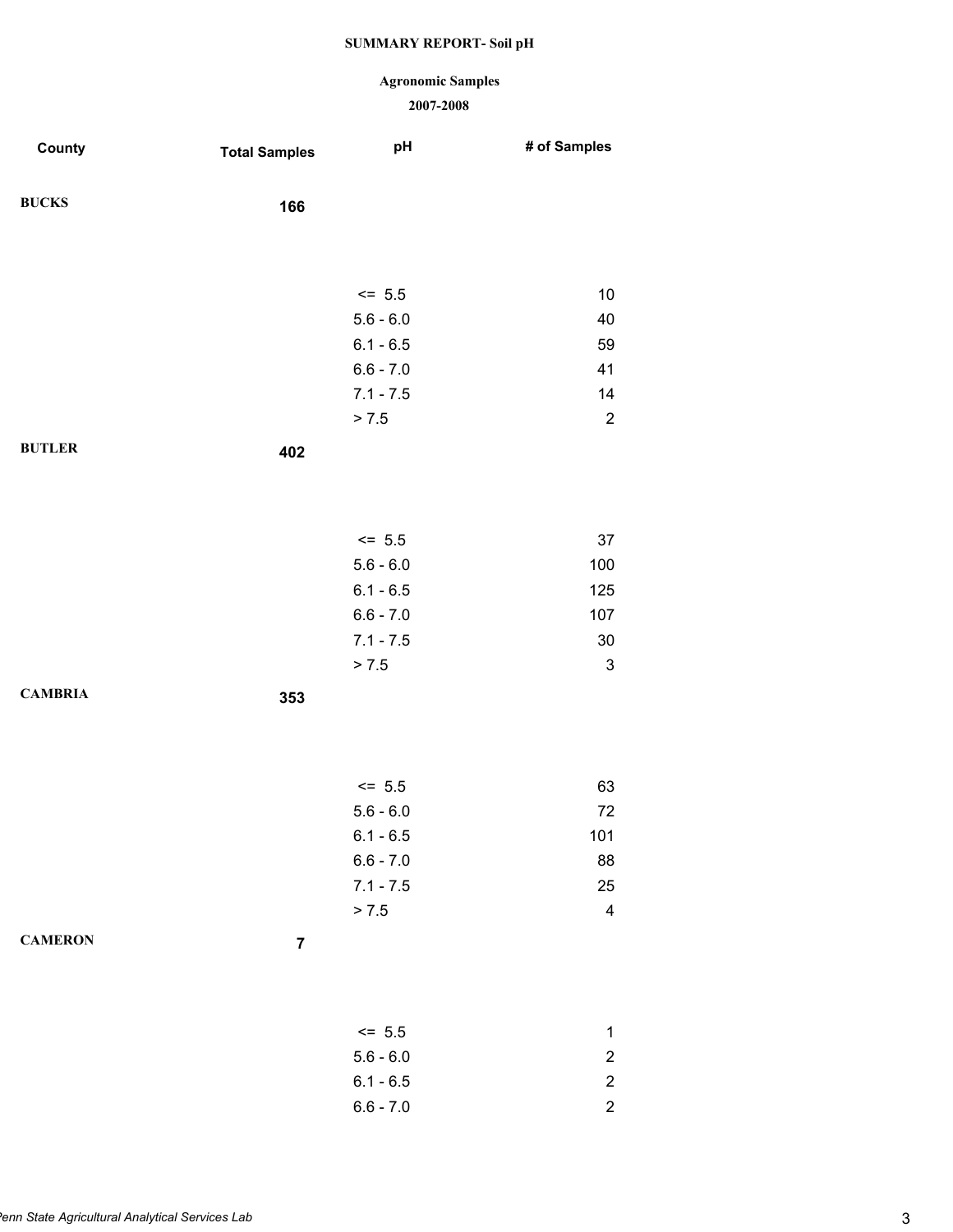### **Agronomic Samples**

| County         | <b>Total Samples</b> | pH          | # of Samples |
|----------------|----------------------|-------------|--------------|
| <b>CARBON</b>  | 31                   |             |              |
|                |                      |             |              |
|                |                      |             |              |
|                |                      | $\le$ 5.5   | $\mathsf 3$  |
|                |                      | $5.6 - 6.0$ | $\mathbf{1}$ |
|                |                      | $6.1 - 6.5$ | 6            |
|                |                      | $6.6 - 7.0$ | 14           |
|                |                      | $7.1 - 7.5$ | 6            |
|                |                      | > 7.5       | $\mathbf{1}$ |
| <b>CENTRE</b>  | 2,410                |             |              |
|                |                      |             |              |
|                |                      |             |              |
|                |                      |             | 6            |
|                |                      | $<= 5.5$    | 278          |
|                |                      | $5.6 - 6.0$ | 349          |
|                |                      | $6.1 - 6.5$ | 635          |
|                |                      | $6.6 - 7.0$ | 713          |
|                |                      | $7.1 - 7.5$ | 392          |
|                |                      | > 7.5       | 37           |
| <b>CHESTER</b> | 218                  |             |              |
|                |                      |             |              |
|                |                      |             |              |
|                |                      | $<= 5.5$    | 19           |
|                |                      | $5.6 - 6.0$ | 37           |
|                |                      | $6.1 - 6.5$ | 64           |
|                |                      | $6.6 - 7.0$ | 52           |
|                |                      | $7.1 - 7.5$ | 41           |
|                |                      | > 7.5       | $\mathbf 5$  |
| <b>CLARION</b> | 212                  |             |              |
|                |                      |             |              |
|                |                      |             |              |
|                |                      | $<= 5.5$    | $30\,$       |
|                |                      | $5.6 - 6.0$ | 46           |
|                |                      | $6.1 - 6.5$ | 57           |
|                |                      | $6.6 - 7.0$ | 34           |
|                |                      | $7.1 - 7.5$ | 15           |
|                |                      | > 7.5       | $30\,$       |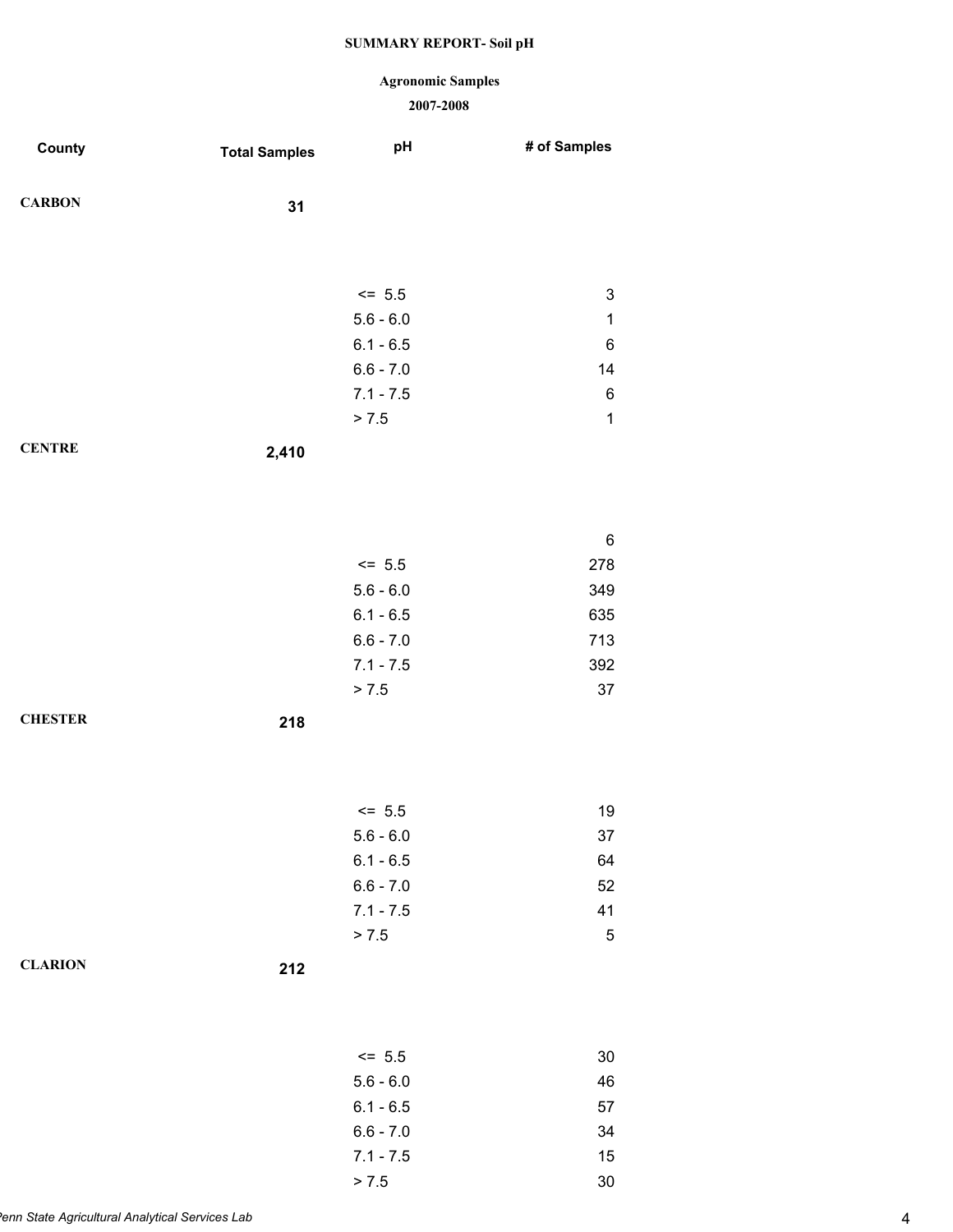### **Agronomic Samples**

| County            | <b>Total Samples</b> | pH                         | # of Samples              |
|-------------------|----------------------|----------------------------|---------------------------|
| <b>CLEARFIELD</b> | 309                  |                            |                           |
|                   |                      |                            |                           |
|                   |                      | $<= 5.5$                   | 52                        |
|                   |                      | $5.6 - 6.0$                | 58                        |
|                   |                      | $6.1 - 6.5$                | 87                        |
|                   |                      | $6.6 - 7.0$                | 83                        |
|                   |                      | $7.1 - 7.5$                | 25                        |
|                   |                      | > 7.5                      | $\overline{\mathbf{4}}$   |
| <b>CLINTON</b>    | 199                  |                            |                           |
|                   |                      |                            |                           |
|                   |                      | $<= 5.5$                   | 13                        |
|                   |                      | $5.6 - 6.0$                | 22                        |
|                   |                      | $6.1 - 6.5$                | 48                        |
|                   |                      | $6.6 - 7.0$                | $70\,$                    |
|                   |                      | $7.1 - 7.5$                | 40                        |
|                   |                      | > 7.5                      | $\,6$                     |
| <b>COLUMBIA</b>   | 515                  |                            |                           |
|                   |                      |                            |                           |
|                   |                      |                            |                           |
|                   |                      | $<= 5.5$                   | 62                        |
|                   |                      | $5.6 - 6.0$                | 117                       |
|                   |                      | $6.1 - 6.5$<br>$6.6 - 7.0$ | 180<br>134                |
|                   |                      | $7.1 - 7.5$                | 21                        |
|                   |                      | > 7.5                      | $\mathbf 1$               |
| <b>CRAWFORD</b>   | 404                  |                            |                           |
|                   |                      |                            |                           |
|                   |                      |                            |                           |
|                   |                      | $<= 5.5$                   | 55                        |
|                   |                      | $5.6 - 6.0$                | 80                        |
|                   |                      | $6.1 - 6.5$                | 146                       |
|                   |                      | $6.6 - 7.0$                | 102                       |
|                   |                      | $7.1 - 7.5$                | 18                        |
|                   |                      | > 7.5                      | $\ensuremath{\mathsf{3}}$ |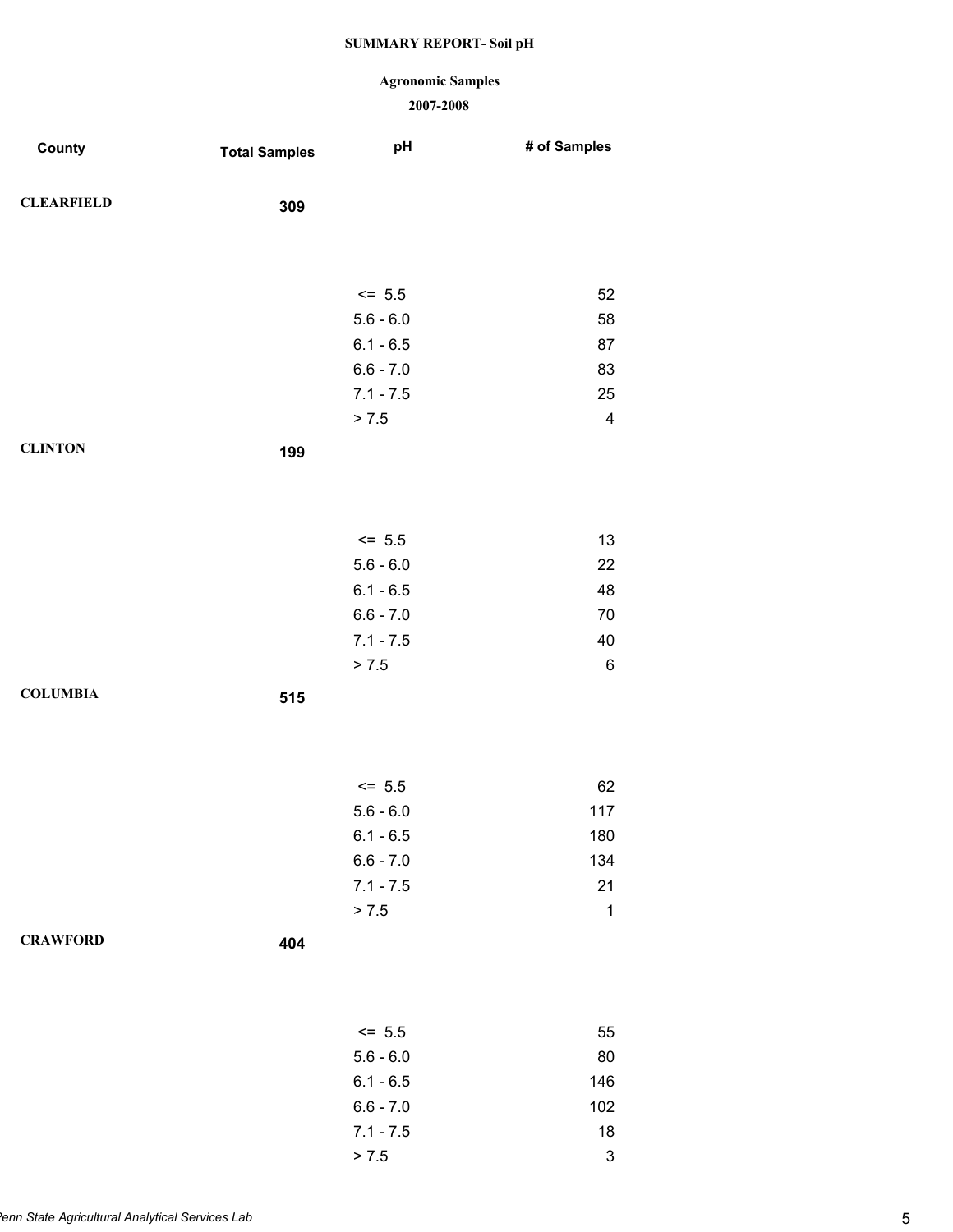### **Agronomic Samples**

| County            | <b>Total Samples</b> | pH          | # of Samples |
|-------------------|----------------------|-------------|--------------|
| <b>CUMBERLAND</b> | 392                  |             |              |
|                   |                      |             |              |
|                   |                      | $\le$ 5.5   | 22           |
|                   |                      | $5.6 - 6.0$ | 55           |
|                   |                      | $6.1 - 6.5$ | 106          |
|                   |                      | $6.6 - 7.0$ | 123          |
|                   |                      | $7.1 - 7.5$ | 68           |
|                   |                      | > 7.5       | 18           |
| <b>DAUPHIN</b>    | 392                  |             |              |
|                   |                      |             |              |
|                   |                      | $<= 5.5$    | 35           |
|                   |                      | $5.6 - 6.0$ | 76           |
|                   |                      | $6.1 - 6.5$ | 119          |
|                   |                      | $6.6 - 7.0$ | 140          |
|                   |                      | $7.1 - 7.5$ | 22           |
| <b>DELAWARE</b>   | 366                  |             |              |
|                   |                      |             |              |
|                   |                      | $<= 5.5$    | 26           |
|                   |                      | $5.6 - 6.0$ | $80\,$       |
|                   |                      | $6.1 - 6.5$ | 153          |
|                   |                      | $6.6 - 7.0$ | 91           |
|                   |                      | $7.1 - 7.5$ | $16$         |
| <b>ELK</b>        | 48                   |             |              |
|                   |                      |             |              |
|                   |                      | $<= 5.5$    | 11           |
|                   |                      | $5.6 - 6.0$ | $10$         |
|                   |                      | $6.1 - 6.5$ | $20\,$       |
|                   |                      | $6.6 - 7.0$ | $\,6$        |
|                   |                      | $7.1 - 7.5$ | $\mathbf{1}$ |
| <b>ERIE</b>       | 306                  |             |              |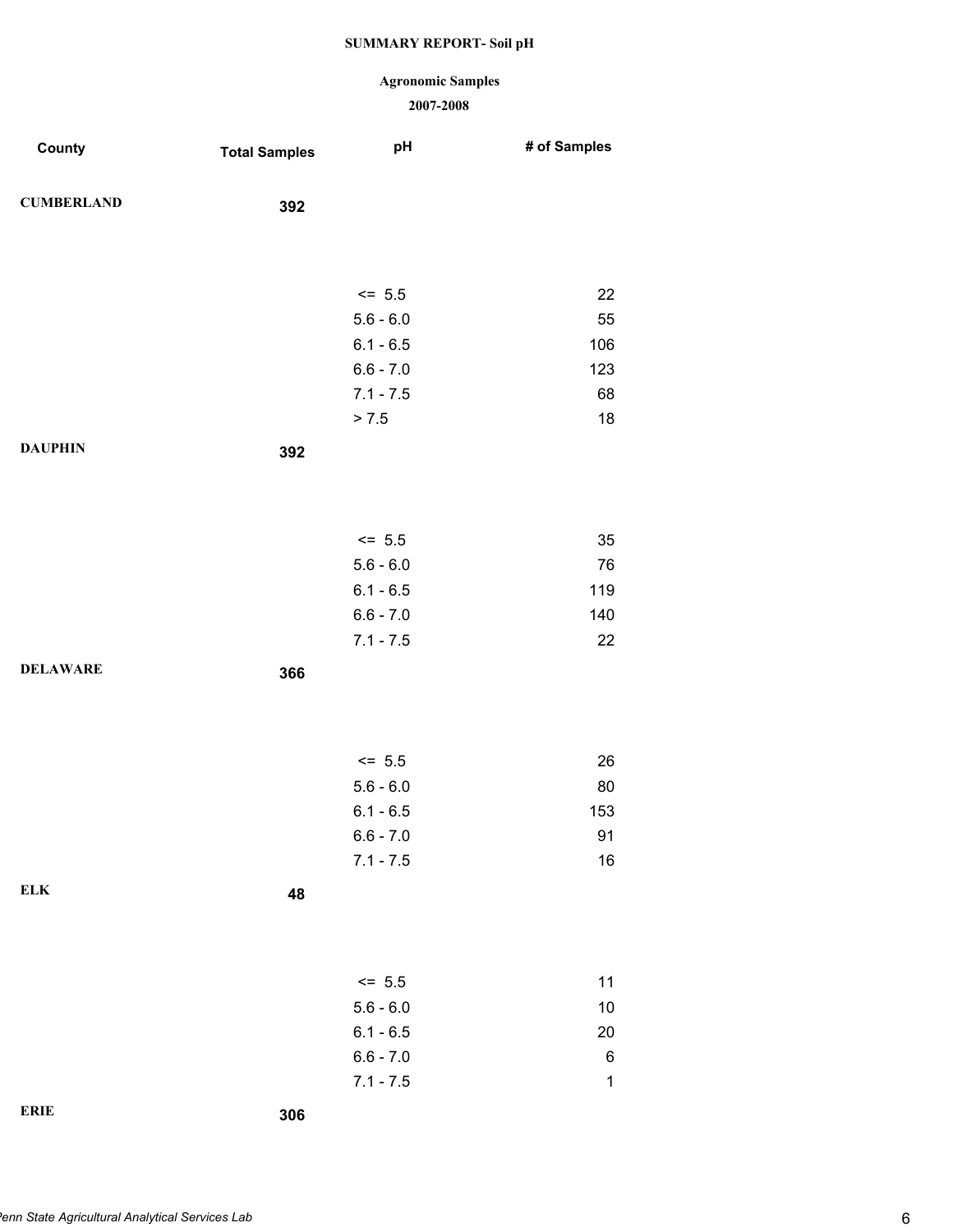# **Agronomic Samples**

| County          | <b>Total Samples</b> | pH          | # of Samples                                       |
|-----------------|----------------------|-------------|----------------------------------------------------|
|                 |                      |             |                                                    |
|                 |                      | $<= 5.5$    | 41                                                 |
|                 |                      | $5.6 - 6.0$ | 95                                                 |
|                 |                      | $6.1 - 6.5$ | 114                                                |
|                 |                      | $6.6 - 7.0$ | 44                                                 |
|                 |                      | $7.1 - 7.5$ | 12                                                 |
| <b>FAYETTE</b>  | 221                  |             |                                                    |
|                 |                      |             |                                                    |
|                 |                      |             |                                                    |
|                 |                      | $<= 5.5$    | 37                                                 |
|                 |                      | $5.6 - 6.0$ | 46                                                 |
|                 |                      | $6.1 - 6.5$ | 76                                                 |
|                 |                      | $6.6 - 7.0$ | 44                                                 |
|                 |                      | $7.1 - 7.5$ | 17                                                 |
|                 |                      | > 7.5       | $\mathbf{1}$                                       |
| <b>FOREST</b>   | 22                   |             |                                                    |
|                 |                      |             |                                                    |
|                 |                      |             |                                                    |
|                 |                      | $<= 5.5$    |                                                    |
|                 |                      | $5.6 - 6.0$ | $\overline{\mathbf{4}}$<br>$\overline{\mathbf{4}}$ |
|                 |                      | $6.1 - 6.5$ | 12                                                 |
|                 |                      | $6.6 - 7.0$ | $\sqrt{2}$                                         |
| <b>FRANKLIN</b> |                      |             |                                                    |
|                 | 262                  |             |                                                    |
|                 |                      |             |                                                    |
|                 |                      |             |                                                    |
|                 |                      | $<= 5.5$    | 8                                                  |
|                 |                      | $5.6 - 6.0$ | 20                                                 |
|                 |                      | $6.1 - 6.5$ | $70\,$                                             |
|                 |                      | $6.6 - 7.0$ | 138                                                |
|                 |                      | $7.1 - 7.5$ | 23                                                 |
|                 |                      | > 7.5       | $\ensuremath{\mathsf{3}}$                          |
| <b>FULTON</b>   | 111                  |             |                                                    |
|                 |                      |             |                                                    |
|                 |                      |             |                                                    |
|                 |                      | $<= 5.5$    | 11                                                 |
|                 |                      | $5.6 - 6.0$ | 25                                                 |
|                 |                      | $6.1 - 6.5$ | 29                                                 |
|                 |                      | $6.6 - 7.0$ | 38                                                 |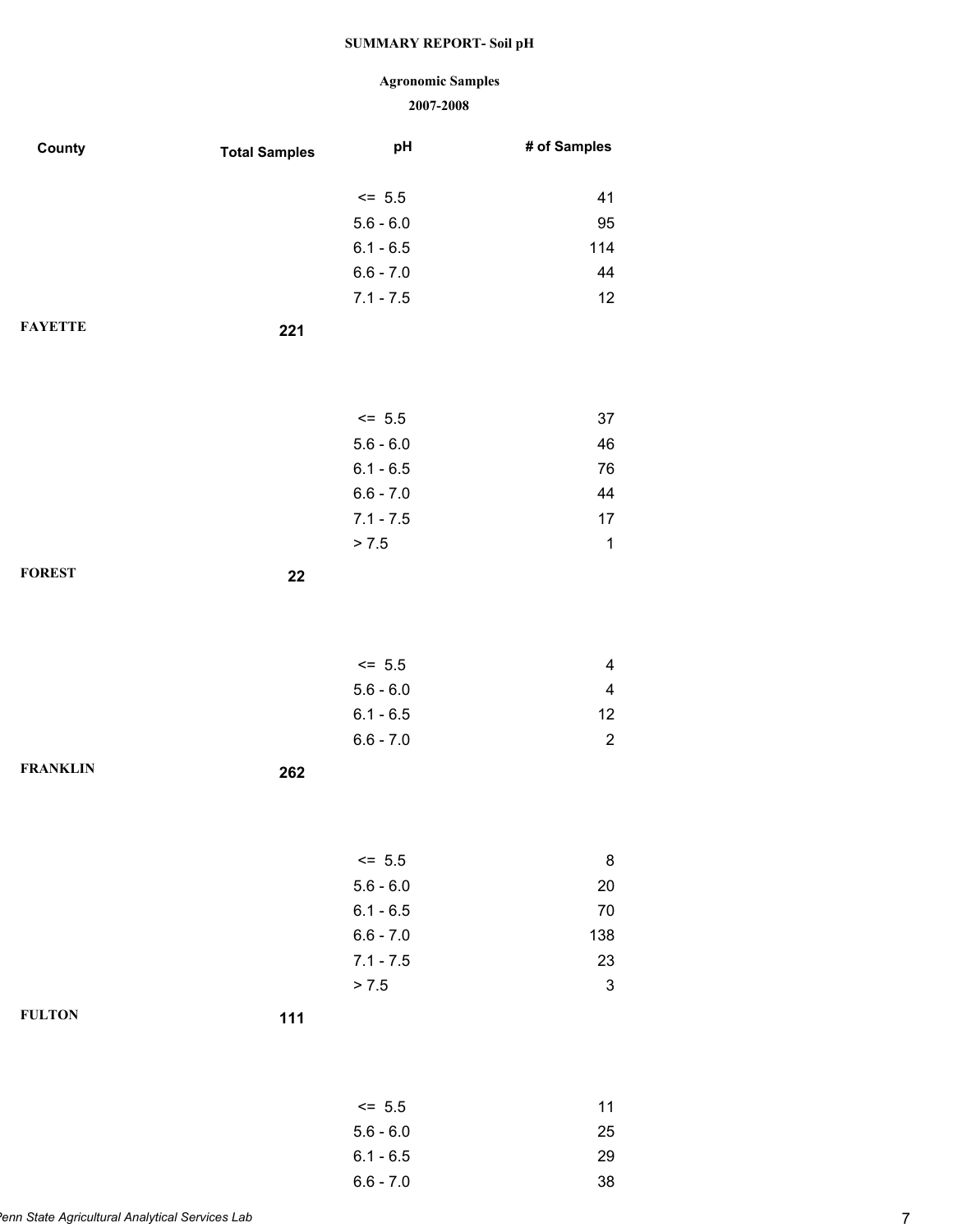### **Agronomic Samples**

| County            | <b>Total Samples</b> | pH                         | # of Samples   |
|-------------------|----------------------|----------------------------|----------------|
|                   |                      | $7.1 - 7.5$                | 8              |
|                   |                      |                            |                |
| <b>GREENE</b>     | 79                   |                            |                |
|                   |                      |                            |                |
|                   |                      |                            |                |
|                   |                      | $<= 5.5$                   | 29             |
|                   |                      | $5.6 - 6.0$                | 32             |
|                   |                      | $6.1 - 6.5$                | 8              |
|                   |                      | $6.6 - 7.0$                | $\overline{7}$ |
|                   |                      | $7.1 - 7.5$                | $\mathbf{1}$   |
|                   |                      | > 7.5                      | $\sqrt{2}$     |
| <b>HUNTINGDON</b> | 146                  |                            |                |
|                   |                      |                            |                |
|                   |                      |                            |                |
|                   |                      |                            |                |
|                   |                      | $<= 5.5$                   | $10$           |
|                   |                      | $5.6 - 6.0$                | 14             |
|                   |                      | $6.1 - 6.5$                | 46             |
|                   |                      | $6.6 - 7.0$<br>$7.1 - 7.5$ | 49<br>20       |
|                   |                      | > 7.5                      | $\overline{7}$ |
|                   |                      |                            |                |
| <b>INDIANA</b>    | 286                  |                            |                |
|                   |                      |                            |                |
|                   |                      |                            |                |
|                   |                      | $<= 5.5$                   | 41             |
|                   |                      | $5.6 - 6.0$                | 63             |
|                   |                      | $6.1 - 6.5$                | 95             |
|                   |                      | $6.6 - 7.0$                | 60             |
|                   |                      | $7.1 - 7.5$                | 20             |
|                   |                      | > 7.5                      | $\overline{7}$ |
| <b>JEFFERSON</b>  | 315                  |                            |                |
|                   |                      |                            |                |
|                   |                      |                            |                |
|                   |                      |                            |                |
|                   |                      | $<= 5.5$                   | 37             |
|                   |                      | $5.6 - 6.0$                | 59             |
|                   |                      | $6.1 - 6.5$                | 107            |
|                   |                      | $6.6 - 7.0$                | $77 \,$        |
|                   |                      | $7.1 - 7.5$                | 21             |
|                   |                      | > 7.5                      | 14             |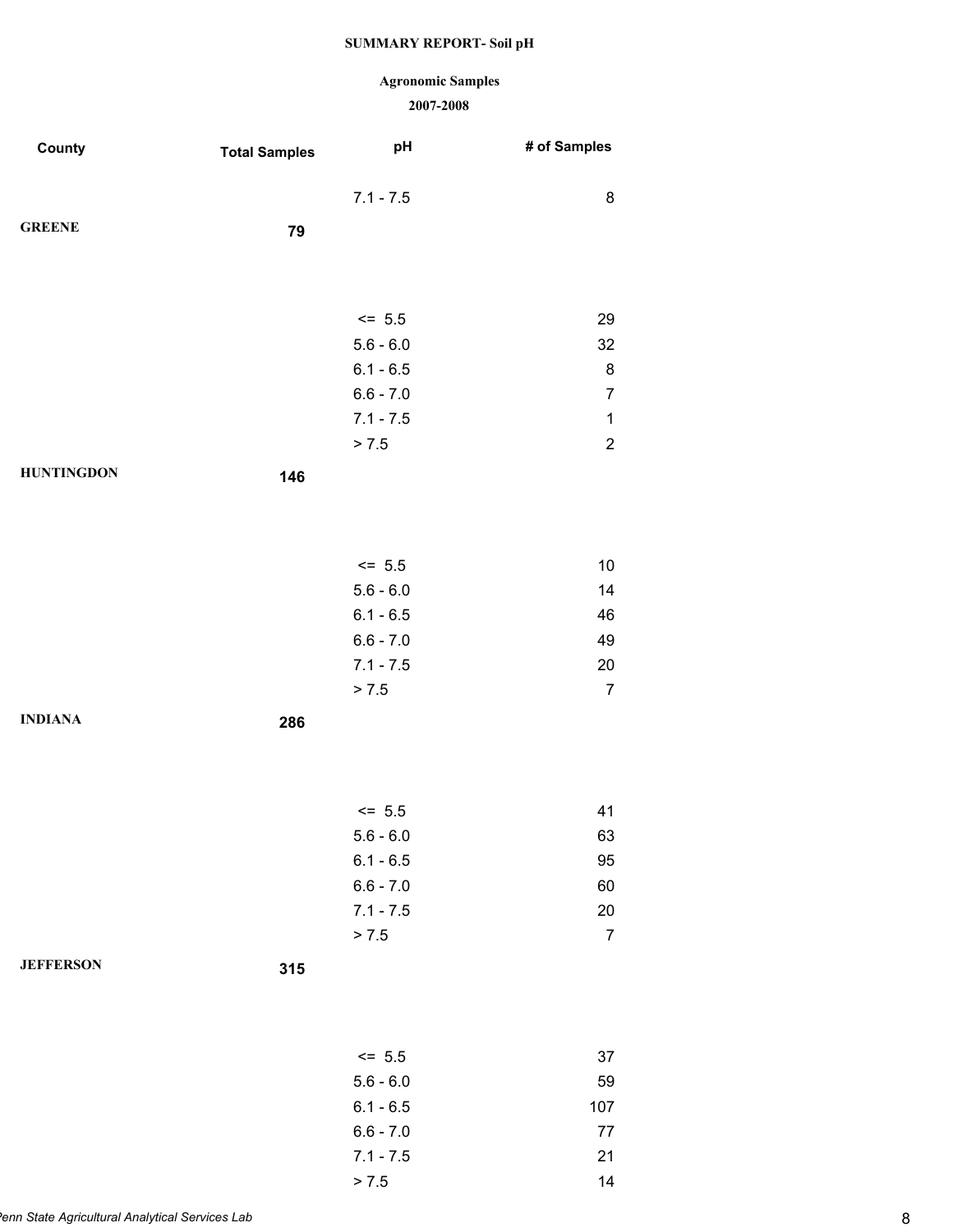### **Agronomic Samples**

| County            | <b>Total Samples</b> | pH          | # of Samples     |
|-------------------|----------------------|-------------|------------------|
| <b>JUNIATA</b>    | 348                  |             |                  |
|                   |                      |             |                  |
|                   |                      | $<= 5.5$    | 5                |
|                   |                      | $5.6 - 6.0$ | 32               |
|                   |                      | $6.1 - 6.5$ | 111              |
|                   |                      | $6.6 - 7.0$ | 137              |
|                   |                      | $7.1 - 7.5$ | 61               |
|                   |                      | > 7.5       | $\boldsymbol{2}$ |
| <b>LACKAWANNA</b> | 238                  |             |                  |
|                   |                      |             |                  |
|                   |                      | $<= 5.5$    | 18               |
|                   |                      | $5.6 - 6.0$ | 26               |
|                   |                      | $6.1 - 6.5$ | 73               |
|                   |                      | $6.6 - 7.0$ | 103              |
|                   |                      | $7.1 - 7.5$ | 18               |
| <b>LANCASTER</b>  | 388                  |             |                  |
|                   |                      |             |                  |
|                   |                      | $<= 5.5$    | 42               |
|                   |                      | $5.6 - 6.0$ | 53               |
|                   |                      | $6.1 - 6.5$ | 76               |
|                   |                      | $6.6 - 7.0$ | 99               |
|                   |                      | $7.1 - 7.5$ | 86               |
|                   |                      | > 7.5       | 32               |
| <b>LAWRENCE</b>   | 165                  |             |                  |
|                   |                      |             |                  |
|                   |                      | $<= 5.5$    | 27               |
|                   |                      | $5.6 - 6.0$ | 35               |
|                   |                      | $6.1 - 6.5$ | 46               |
|                   |                      | $6.6 - 7.0$ | 38               |
|                   |                      | $7.1 - 7.5$ | $18$             |
|                   |                      | > 7.5       | $\mathbf{1}$     |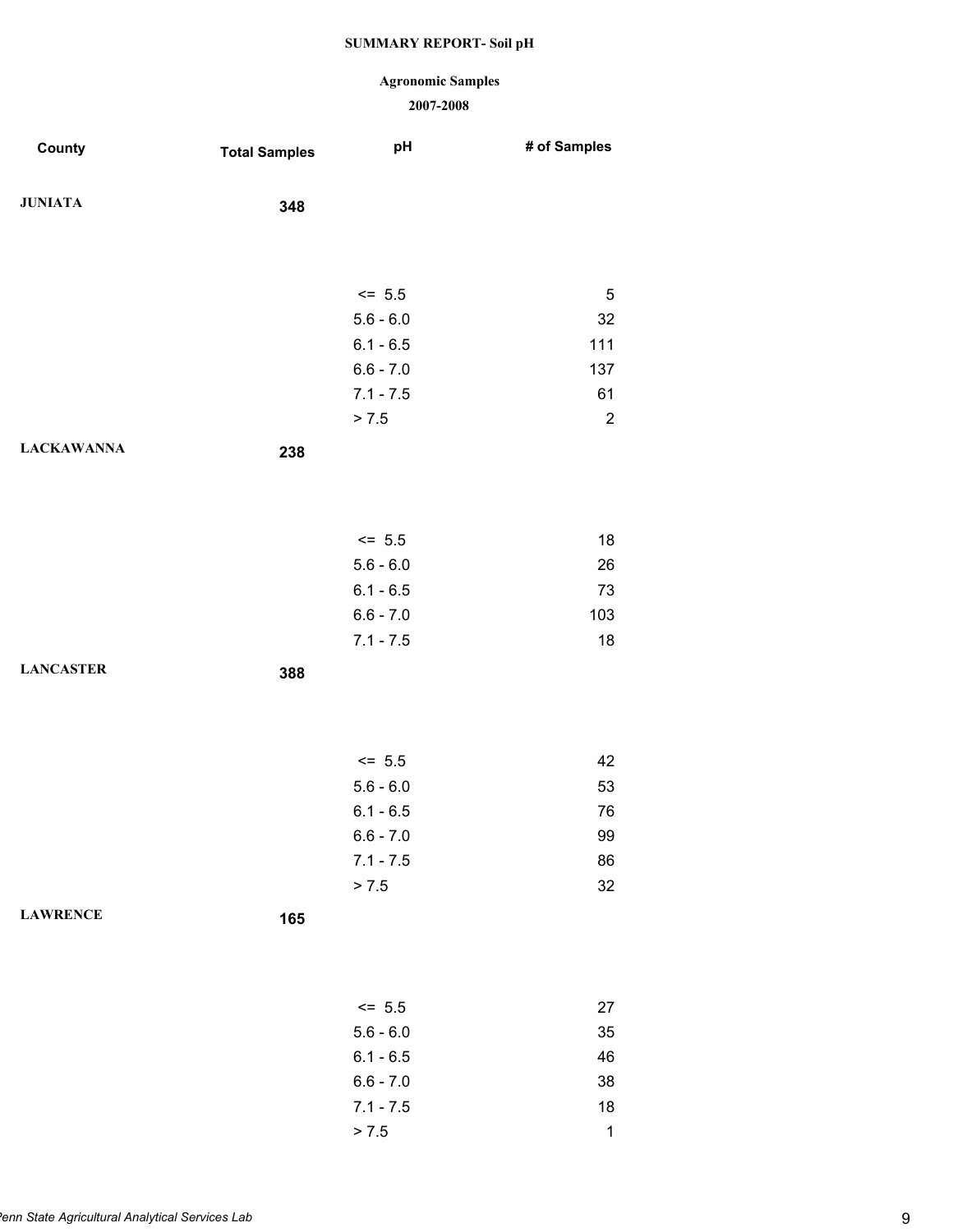### **Agronomic Samples**

| County          | <b>Total Samples</b> | pH          | # of Samples   |
|-----------------|----------------------|-------------|----------------|
| <b>LEBANON</b>  | 539                  |             |                |
|                 |                      |             |                |
|                 |                      | $<= 5.5$    | 16             |
|                 |                      | $5.6 - 6.0$ | 35             |
|                 |                      | $6.1 - 6.5$ | 143            |
|                 |                      | $6.6 - 7.0$ | 260            |
|                 |                      | $7.1 - 7.5$ | 80             |
|                 |                      | > 7.5       | $\sqrt{5}$     |
| <b>LEHIGH</b>   | 156                  |             |                |
|                 |                      |             |                |
|                 |                      | $<= 5.5$    | 31             |
|                 |                      | $5.6 - 6.0$ | 43             |
|                 |                      | $6.1 - 6.5$ | 45             |
|                 |                      | $6.6 - 7.0$ | 18             |
|                 |                      | $7.1 - 7.5$ | 12             |
|                 |                      | > 7.5       | $\overline{7}$ |
| <b>LUZERNE</b>  | 162                  |             |                |
|                 |                      |             |                |
|                 |                      | $<= 5.5$    | 24             |
|                 |                      | $5.6 - 6.0$ | 41             |
|                 |                      | $6.1 - 6.5$ | 48             |
|                 |                      | $6.6 - 7.0$ | 26             |
|                 |                      | $7.1 - 7.5$ | 17             |
|                 |                      | > 7.5       | $\,6$          |
| <b>LYCOMING</b> | 484                  |             |                |
|                 |                      |             |                |
|                 |                      | $<= 5.5$    | 71             |
|                 |                      | $5.6 - 6.0$ | 121            |
|                 |                      | $6.1 - 6.5$ | 161            |
|                 |                      | $6.6 - 7.0$ | 88             |
|                 |                      | $7.1 - 7.5$ | 36             |
|                 |                      | > 7.5       | $\overline{7}$ |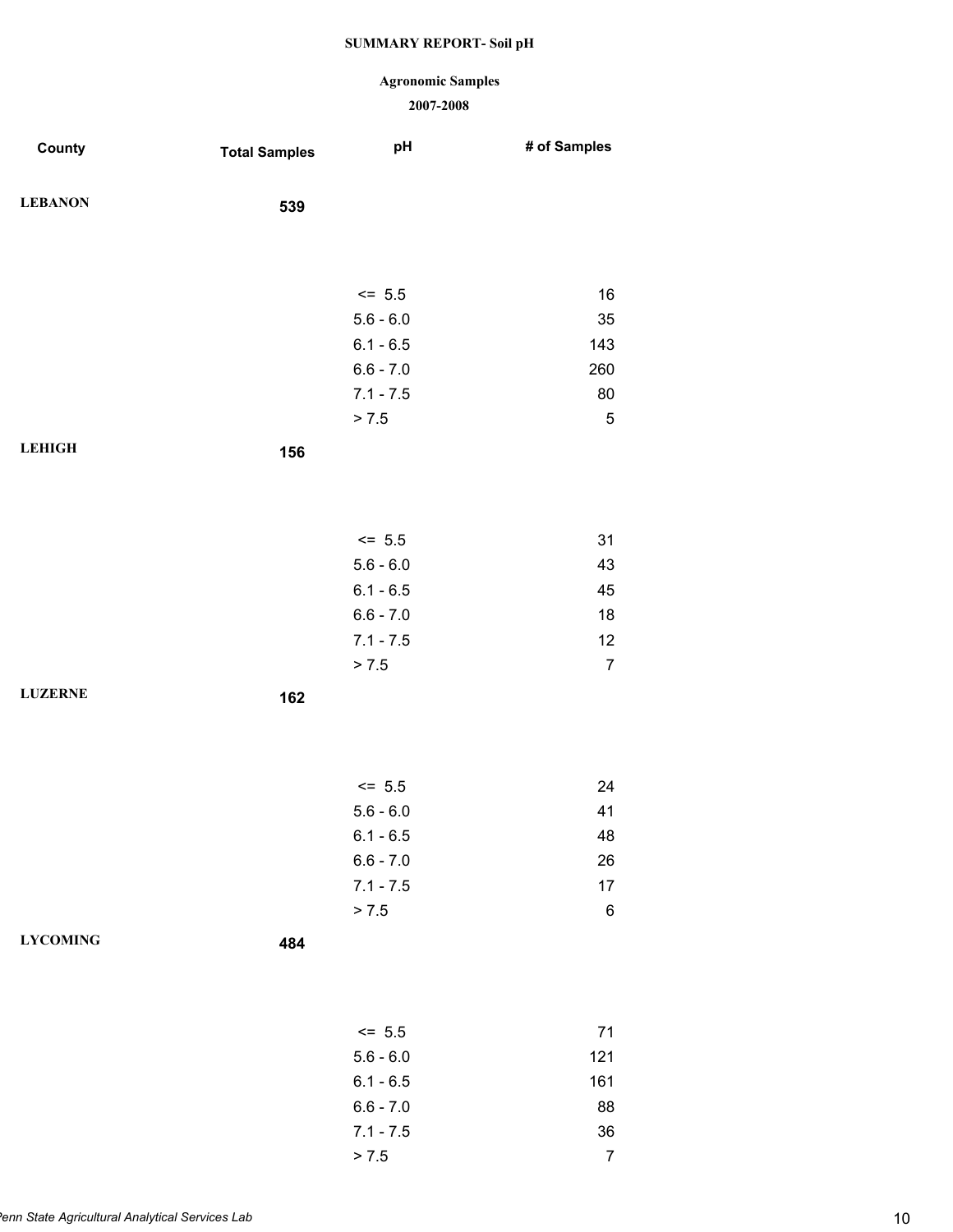### **Agronomic Samples**

#### **2007-2008**

 $\leq$  5.5 19

| County            | <b>Total Samples</b> | pH                         | # of Samples              |
|-------------------|----------------------|----------------------------|---------------------------|
|                   |                      |                            |                           |
| <b>MCKEAN</b>     | 46                   |                            |                           |
|                   |                      |                            |                           |
|                   |                      |                            |                           |
|                   |                      | $<= 5.5$                   | 25                        |
|                   |                      | $5.6 - 6.0$                | 8                         |
|                   |                      | $6.1 - 6.5$                | $\mathbf 5$               |
|                   |                      | $6.6 - 7.0$<br>$7.1 - 7.5$ | $\,6$<br>$\boldsymbol{2}$ |
|                   |                      |                            |                           |
| <b>MERCER</b>     | 380                  |                            |                           |
|                   |                      |                            |                           |
|                   |                      |                            |                           |
|                   |                      | $<= 5.5$                   | 28                        |
|                   |                      | $5.6 - 6.0$                | $77\,$                    |
|                   |                      | $6.1 - 6.5$                | 165                       |
|                   |                      | $6.6 - 7.0$                | 92                        |
|                   |                      | $7.1 - 7.5$                | 18                        |
| <b>MIFFLIN</b>    | 47                   |                            |                           |
|                   |                      |                            |                           |
|                   |                      |                            |                           |
|                   |                      | $<= 5.5$                   | $\overline{\mathbf{4}}$   |
|                   |                      | $5.6 - 6.0$                | $\mathbf 5$               |
|                   |                      | $6.1 - 6.5$                | $17$                      |
|                   |                      | $6.6 - 7.0$                | 17                        |
|                   |                      | $7.1 - 7.5$                | $\overline{\mathbf{4}}$   |
| <b>MONROE</b>     | 36                   |                            |                           |
|                   |                      |                            |                           |
|                   |                      |                            |                           |
|                   |                      | $\le$ 5.5                  | 6                         |
|                   |                      | $5.6 - 6.0$                | $\overline{7}$            |
|                   |                      | $6.1 - 6.5$                | 14                        |
|                   |                      | $6.6 - 7.0$                | 6                         |
|                   |                      | $7.1 - 7.5$                | $\ensuremath{\mathsf{3}}$ |
| <b>MONTGOMERY</b> | 162                  |                            |                           |
|                   |                      |                            |                           |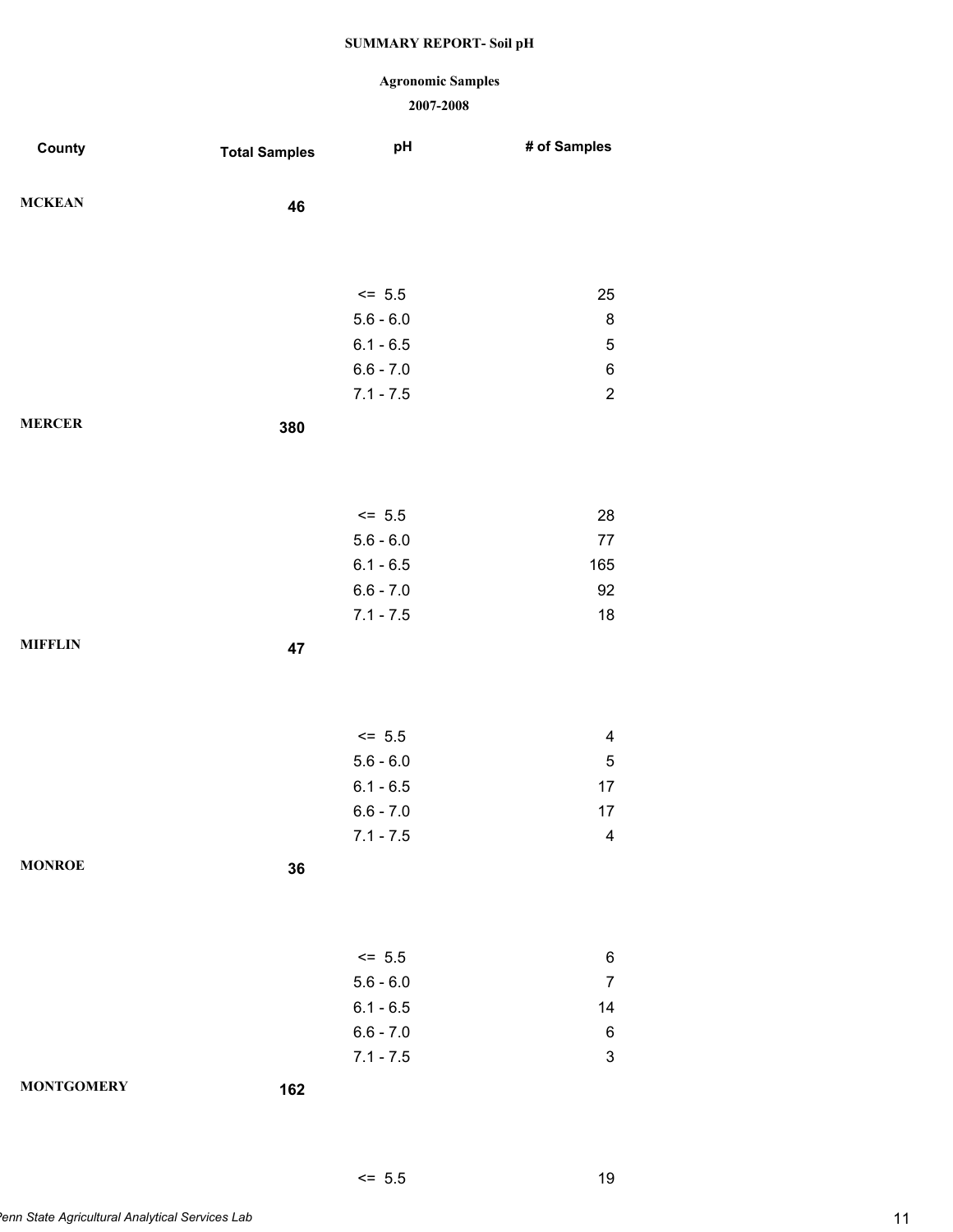# **Agronomic Samples**

| County                | <b>Total Samples</b> | pH                      | # of Samples            |
|-----------------------|----------------------|-------------------------|-------------------------|
|                       |                      |                         |                         |
|                       |                      | $5.6 - 6.0$             | 22                      |
|                       |                      | $6.1 - 6.5$             | 32                      |
|                       |                      | $6.6 - 7.0$             | 48                      |
|                       |                      | $7.1 - 7.5$             | 22                      |
|                       |                      | > 7.5                   | 19                      |
| <b>MONTOUR</b>        | 111                  |                         |                         |
|                       |                      |                         |                         |
|                       |                      |                         |                         |
|                       |                      | $<= 5.5$                | 12                      |
|                       |                      | $5.6 - 6.0$             | 26                      |
|                       |                      | $6.1 - 6.5$             | 29                      |
|                       |                      | $6.6 - 7.0$             | 34                      |
|                       |                      | $7.1 - 7.5$             | $\boldsymbol{9}$        |
|                       |                      | > 7.5                   | $\mathbf{1}$            |
| <b>NORTHAMPTON</b>    | 96                   |                         |                         |
|                       |                      |                         |                         |
|                       |                      |                         |                         |
|                       |                      |                         |                         |
|                       |                      | $<= 5.5$<br>$5.6 - 6.0$ | 15<br>22                |
|                       |                      | $6.1 - 6.5$             | 29                      |
|                       |                      | $6.6 - 7.0$             | 24                      |
|                       |                      | $7.1 - 7.5$             | $\,6$                   |
| <b>NORTHUMBERLAND</b> |                      |                         |                         |
|                       | 445                  |                         |                         |
|                       |                      |                         |                         |
|                       |                      |                         |                         |
|                       |                      | $<= 5.5$                | 20                      |
|                       |                      | $5.6 - 6.0$             | 53                      |
|                       |                      | $6.1 - 6.5$             | 147                     |
|                       |                      | $6.6 - 7.0$             | 165                     |
|                       |                      | $7.1 - 7.5$             | 56                      |
|                       |                      | > 7.5                   | $\overline{\mathbf{4}}$ |
| <b>PERRY</b>          | 773                  |                         |                         |
|                       |                      |                         |                         |
|                       |                      |                         |                         |
|                       |                      | $<= 5.5$                | 31                      |
|                       |                      | $5.6 - 6.0$             | 89                      |
|                       |                      | $6.1 - 6.5$             | 226                     |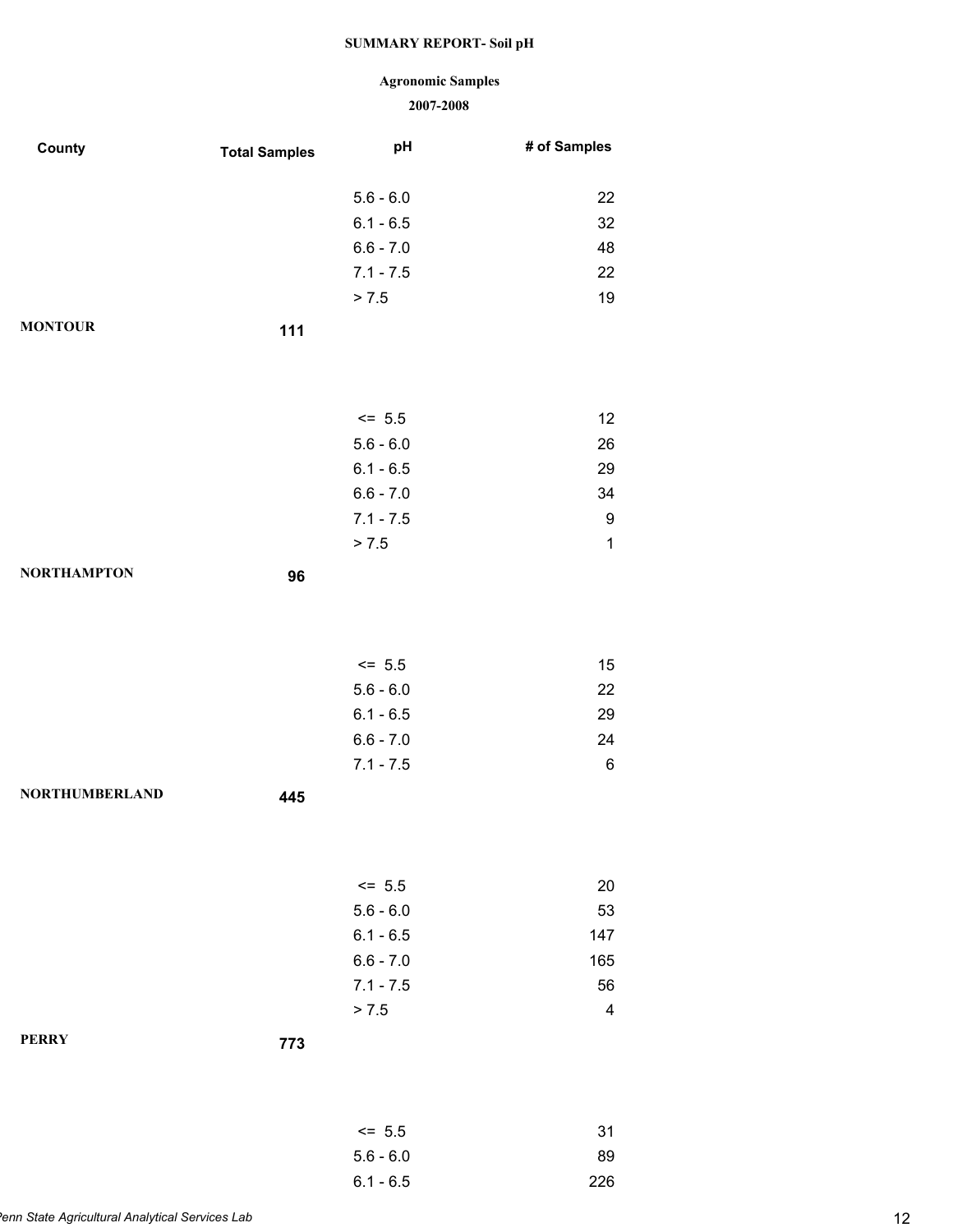### **Agronomic Samples**

| County            | <b>Total Samples</b> | pH          | # of Samples              |
|-------------------|----------------------|-------------|---------------------------|
|                   |                      | $6.6 - 7.0$ | 351                       |
|                   |                      | $7.1 - 7.5$ | $70\,$                    |
|                   |                      | > 7.5       | $\,6$                     |
| PHILADELPHIA      | ${\bf 8}$            |             |                           |
|                   |                      |             |                           |
|                   |                      | $<= 5.5$    | $\mathbf 1$               |
|                   |                      | $5.6 - 6.0$ | $\mathbf 1$               |
|                   |                      | $6.1 - 6.5$ | $\overline{c}$            |
|                   |                      | $6.6 - 7.0$ | $\ensuremath{\mathsf{3}}$ |
|                   |                      | $7.1 - 7.5$ | $\mathbf 1$               |
| <b>PIKE</b>       | 15                   |             |                           |
|                   |                      |             |                           |
|                   |                      |             |                           |
|                   |                      | $<= 5.5$    | 3                         |
|                   |                      | $5.6 - 6.0$ | $\mathbf 1$               |
|                   |                      | $6.1 - 6.5$ | $\sqrt{2}$                |
|                   |                      | $6.6 - 7.0$ | $\mathbf 5$               |
|                   |                      | $7.1 - 7.5$ | $\overline{\mathbf{4}}$   |
| <b>POTTER</b>     | 178                  |             |                           |
|                   |                      |             |                           |
|                   |                      | $<= 5.5$    | 31                        |
|                   |                      | $5.6 - 6.0$ | 46                        |
|                   |                      | $6.1 - 6.5$ | 76                        |
|                   |                      | $6.6 - 7.0$ | $20\,$                    |
|                   |                      | $7.1 - 7.5$ | $\sqrt{5}$                |
| <b>SCHUYLKILL</b> | 295                  |             |                           |
|                   |                      |             |                           |
|                   |                      | $<= 5.5$    | 44                        |
|                   |                      | $5.6 - 6.0$ | 45                        |
|                   |                      | $6.1 - 6.5$ | $71$                      |
|                   |                      | $6.6 - 7.0$ | 96                        |
|                   |                      | $7.1 - 7.5$ | 29                        |
|                   |                      | > 7.5       | $10\,$                    |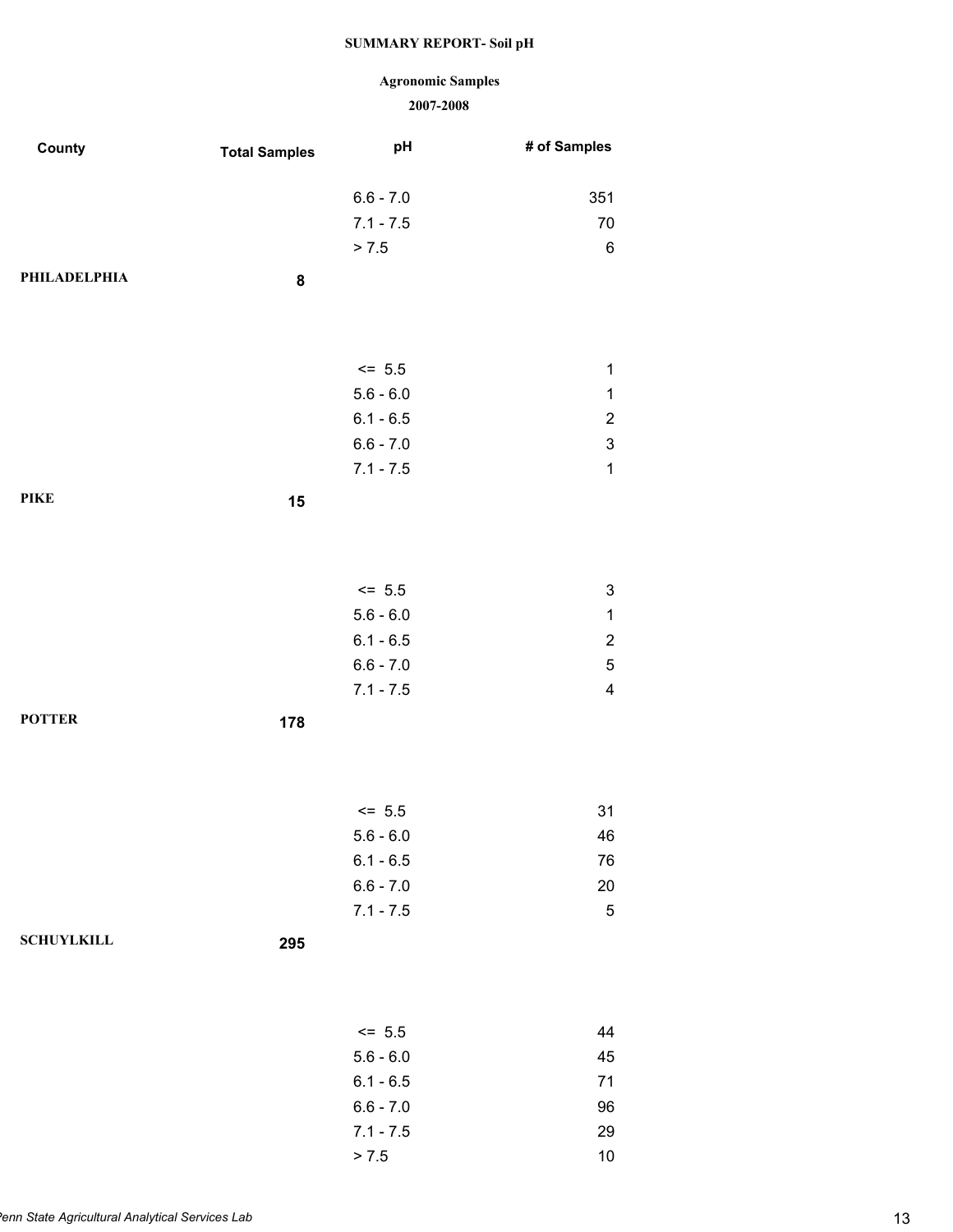### **Agronomic Samples**

| County             | <b>Total Samples</b> | pH          | # of Samples              |
|--------------------|----------------------|-------------|---------------------------|
| <b>SNYDER</b>      | 198                  |             |                           |
|                    |                      |             |                           |
|                    |                      | $<= 5.5$    | 8                         |
|                    |                      | $5.6 - 6.0$ | $30\,$                    |
|                    |                      | $6.1 - 6.5$ | 74                        |
|                    |                      | $6.6 - 7.0$ | 58                        |
|                    |                      | $7.1 - 7.5$ | 27                        |
|                    |                      | > 7.5       | $\mathbf{1}$              |
| <b>SOMERSET</b>    | 204                  |             |                           |
|                    |                      |             |                           |
|                    |                      |             |                           |
|                    |                      | $<= 5.5$    | 38                        |
|                    |                      | $5.6 - 6.0$ | 60                        |
|                    |                      | $6.1 - 6.5$ | 60                        |
|                    |                      | $6.6 - 7.0$ | 37                        |
|                    |                      | $7.1 - 7.5$ | 9                         |
| <b>SULLIVAN</b>    | 62                   |             |                           |
|                    |                      |             |                           |
|                    |                      |             |                           |
|                    |                      | $<= 5.5$    | 14                        |
|                    |                      | $5.6 - 6.0$ | 14                        |
|                    |                      | $6.1 - 6.5$ | 12                        |
|                    |                      | $6.6 - 7.0$ | 15                        |
|                    |                      | $7.1 - 7.5$ | $\overline{7}$            |
| <b>SUSQUEHANNA</b> | 294                  |             |                           |
|                    |                      |             |                           |
|                    |                      |             |                           |
|                    |                      | $<= 5.5$    | 68                        |
|                    |                      | $5.6 - 6.0$ | 103                       |
|                    |                      | $6.1 - 6.5$ | 73                        |
|                    |                      | $6.6 - 7.0$ | 47                        |
|                    |                      | $7.1 - 7.5$ | $\ensuremath{\mathsf{3}}$ |
| <b>TIOGA</b>       | 436                  |             |                           |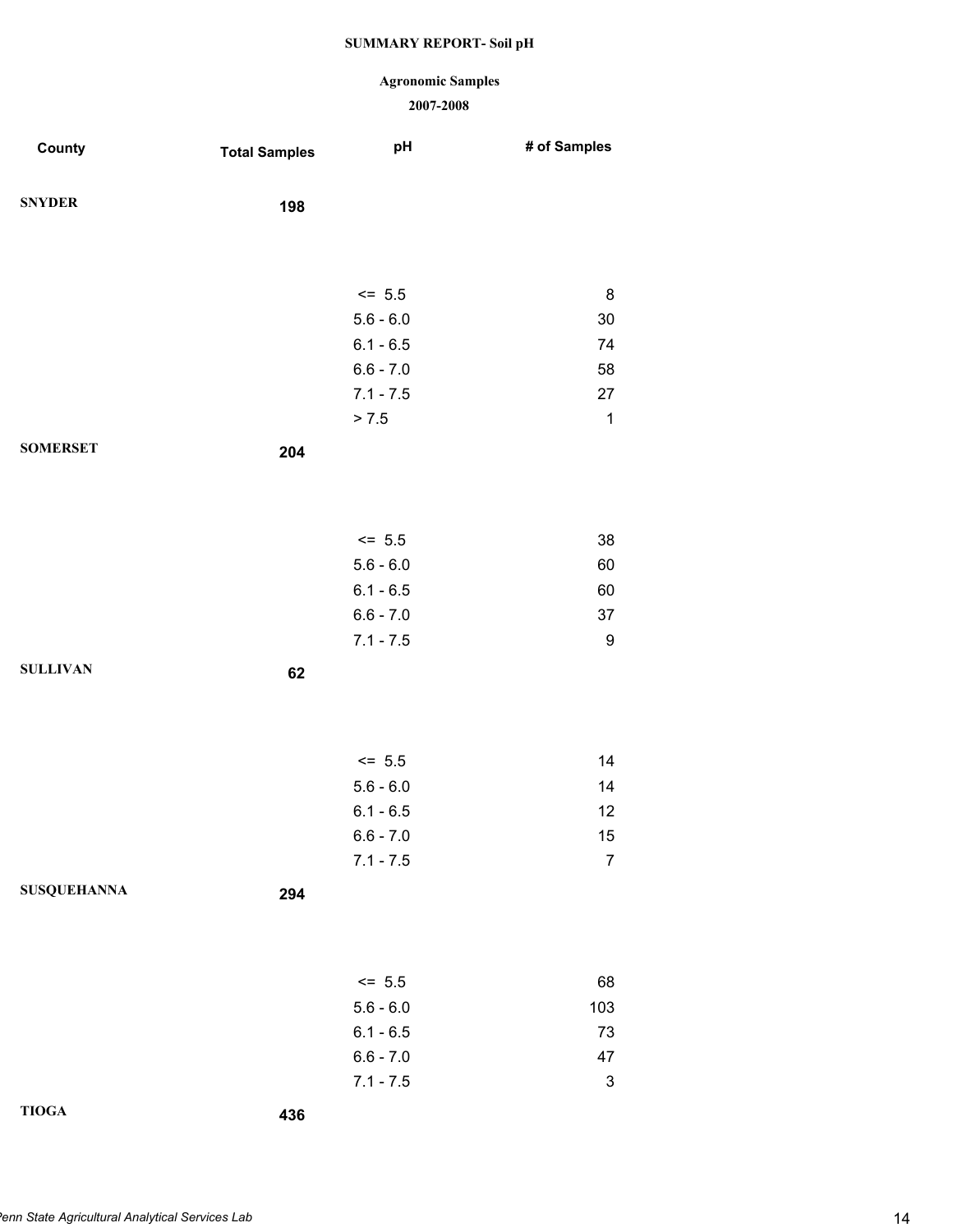# **Agronomic Samples**

| County            | <b>Total Samples</b> | pH          | # of Samples              |
|-------------------|----------------------|-------------|---------------------------|
|                   |                      | $<= 5.5$    | 75                        |
|                   |                      | $5.6 - 6.0$ | 154                       |
|                   |                      | $6.1 - 6.5$ | 142                       |
|                   |                      | $6.6 - 7.0$ | 57                        |
|                   |                      | $7.1 - 7.5$ | $\overline{7}$            |
|                   |                      | > 7.5       | $\mathbf 1$               |
| <b>UNION</b>      | 219                  |             |                           |
|                   |                      |             |                           |
|                   |                      |             |                           |
|                   |                      | $<= 5.5$    | 14                        |
|                   |                      | $5.6 - 6.0$ | 31                        |
|                   |                      | $6.1 - 6.5$ | 69                        |
|                   |                      | $6.6 - 7.0$ | 75                        |
|                   |                      | $7.1 - 7.5$ | 27                        |
|                   |                      | > 7.5       | $\ensuremath{\mathsf{3}}$ |
| <b>VENANGO</b>    | 71                   |             |                           |
|                   |                      |             |                           |
|                   |                      |             |                           |
|                   |                      | $<= 5.5$    | 12                        |
|                   |                      | $5.6 - 6.0$ | 23                        |
|                   |                      | $6.1 - 6.5$ | 14                        |
|                   |                      | $6.6 - 7.0$ | 14                        |
|                   |                      | $7.1 - 7.5$ | 8                         |
| <b>WARREN</b>     | 128                  |             |                           |
|                   |                      |             |                           |
|                   |                      |             |                           |
|                   |                      | $<= 5.5$    | 15                        |
|                   |                      | $5.6 - 6.0$ | 44                        |
|                   |                      | $6.1 - 6.5$ | 39                        |
|                   |                      | $6.6 - 7.0$ | 29                        |
|                   |                      | $7.1 - 7.5$ | $\mathbf 1$               |
| <b>WASHINGTON</b> | 362                  |             |                           |
|                   |                      |             |                           |
|                   |                      |             |                           |
|                   |                      | $<= 5.5$    | 71                        |
|                   |                      | $5.6 - 6.0$ | 100                       |
|                   |                      | $6.1 - 6.5$ | 117                       |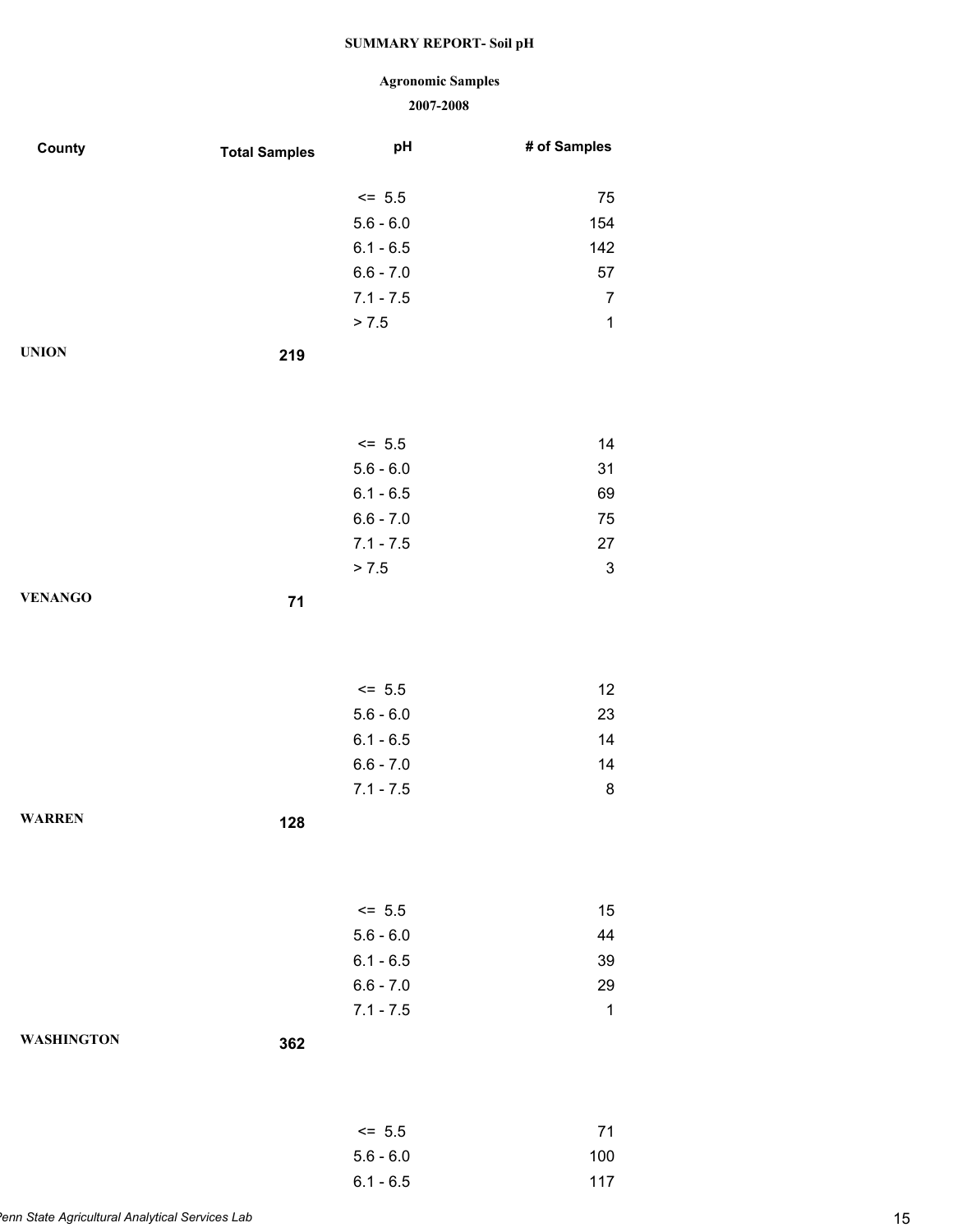# **Agronomic Samples**

| County              | <b>Total Samples</b> | pH          | # of Samples            |
|---------------------|----------------------|-------------|-------------------------|
|                     |                      |             |                         |
|                     |                      | $6.6 - 7.0$ | 59                      |
|                     |                      | $7.1 - 7.5$ | 10                      |
|                     |                      | > 7.5       | 5                       |
| <b>WAYNE</b>        | 141                  |             |                         |
|                     |                      |             |                         |
|                     |                      |             |                         |
|                     |                      | $<= 5.5$    | 31                      |
|                     |                      | $5.6 - 6.0$ | 57                      |
|                     |                      | $6.1 - 6.5$ | 43                      |
|                     |                      | $6.6 - 7.0$ | 9                       |
|                     |                      | $7.1 - 7.5$ | $\mathbf 1$             |
| <b>WESTMORELAND</b> | 389                  |             |                         |
|                     |                      |             |                         |
|                     |                      |             |                         |
|                     |                      |             |                         |
|                     |                      | $<= 5.5$    | 35                      |
|                     |                      | $5.6 - 6.0$ | 77                      |
|                     |                      | $6.1 - 6.5$ | 129                     |
|                     |                      | $6.6 - 7.0$ | 88                      |
|                     |                      | $7.1 - 7.5$ | 47                      |
|                     |                      | > 7.5       | 13                      |
| <b>WYOMING</b>      | 397                  |             |                         |
|                     |                      |             |                         |
|                     |                      |             |                         |
|                     |                      | $\le$ 5.5   | 42                      |
|                     |                      | $5.6 - 6.0$ | 82                      |
|                     |                      | $6.1 - 6.5$ | 138                     |
|                     |                      | $6.6 - 7.0$ | 116                     |
|                     |                      | $7.1 - 7.5$ | 15                      |
|                     |                      | > 7.5       | $\overline{\mathbf{4}}$ |
| <b>YORK</b>         |                      |             |                         |
|                     | 312                  |             |                         |
|                     |                      |             |                         |
|                     |                      |             |                         |
|                     |                      | $<= 5.5$    | 27                      |
|                     |                      | $5.6 - 6.0$ | 55                      |
|                     |                      | $6.1 - 6.5$ | 116                     |
|                     |                      | $6.6 - 7.0$ | 88                      |
|                     |                      | $7.1 - 7.5$ | 25                      |